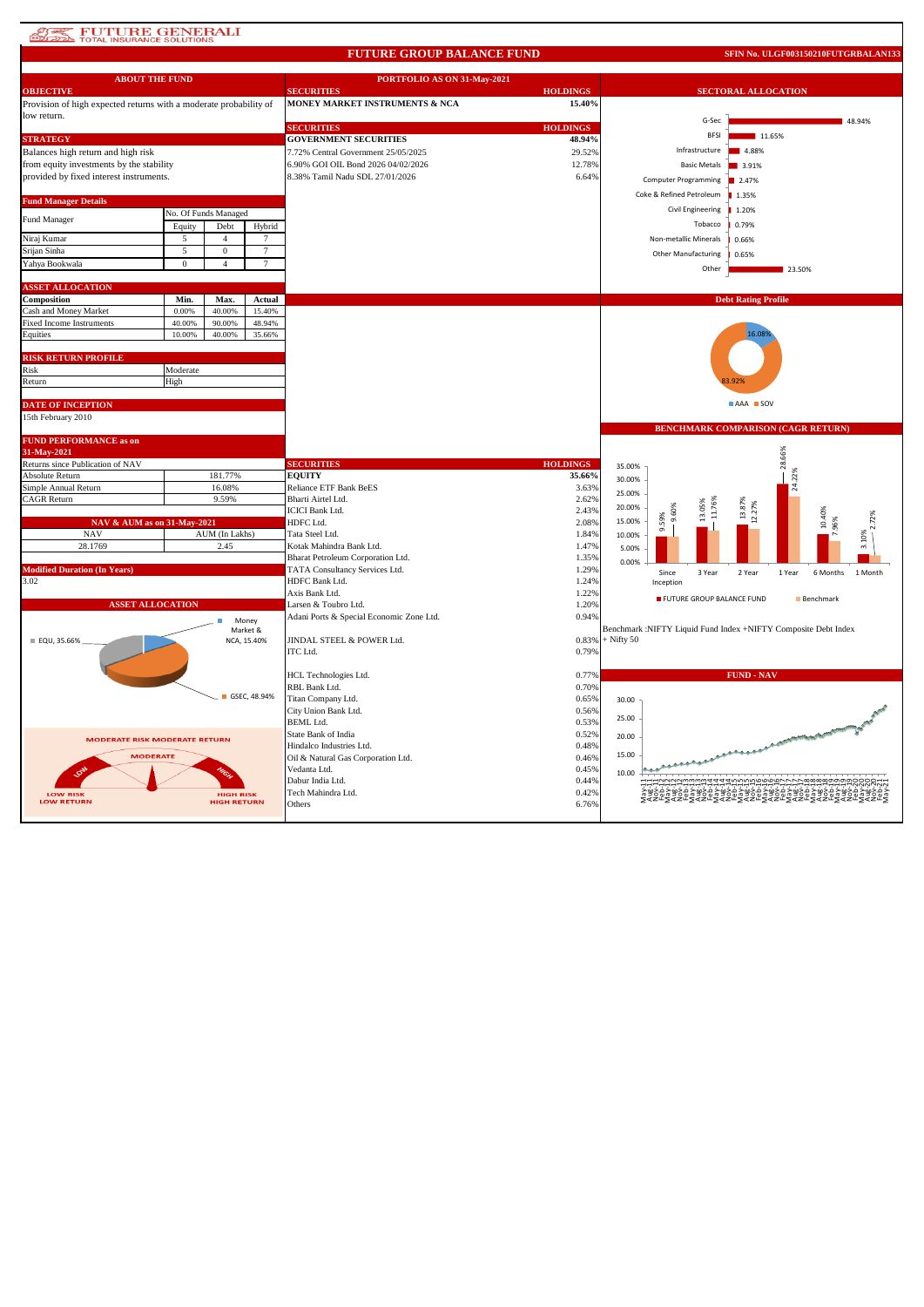# **AT PUTURE GENERALI**

#### **GROUP INCOME FUND**

**SFIN No. ULGF005010118GRPINCFUND133**

| <b>ABOUT THE FUND</b>                                                  |                 |                      |        | PORTFOLIO AS ON 31-May-2021                                   |                 |                                        |                                                                                                                                                                                                                                                                                         |
|------------------------------------------------------------------------|-----------------|----------------------|--------|---------------------------------------------------------------|-----------------|----------------------------------------|-----------------------------------------------------------------------------------------------------------------------------------------------------------------------------------------------------------------------------------------------------------------------------------------|
| <b>OBJECTIVE</b>                                                       |                 |                      |        | <b>SECURITIES</b>                                             | <b>HOLDINGS</b> |                                        | <b>SECTORAL ALLOCATION</b>                                                                                                                                                                                                                                                              |
| This fund aims to provide stable returns by investing inassets with    |                 |                      |        | MONEY MARKET INSTRUMENTS & NCA                                | 3.36%           |                                        |                                                                                                                                                                                                                                                                                         |
| relatively low to moderate level of risk. Thefund will invest in fixed |                 |                      |        |                                                               |                 |                                        |                                                                                                                                                                                                                                                                                         |
| income securities such as Govt. Securities, Corporate Bonds & any      |                 |                      |        | <b>SECURITIES</b>                                             | <b>HOLDINGS</b> | G-Sec                                  | 50.38%                                                                                                                                                                                                                                                                                  |
| other fixed incomeinvestments along with Money Market                  |                 |                      |        | <b>GOVERNMENT SECURITIES</b>                                  | 50.38%          |                                        |                                                                                                                                                                                                                                                                                         |
| Instruments for liquidity.                                             |                 |                      |        | 6.87% Maharashtra SDL 2033                                    | 11.11%          |                                        |                                                                                                                                                                                                                                                                                         |
|                                                                        |                 |                      |        | 6.75% KARNATAKA SDL 2035 04/11/2035                           | 9.51%           | Infrastructure                         | 25.95%                                                                                                                                                                                                                                                                                  |
|                                                                        |                 |                      |        | 7.11% GUJARAT SDL 2031 17/03/2031                             | 9.48%           |                                        |                                                                                                                                                                                                                                                                                         |
| <b>Fund Manager Details</b>                                            |                 |                      |        | 0% CS 12 DEC 2029 12/12/2029                                  | 6.55%           | <b>BFSI</b>                            | 14.10%                                                                                                                                                                                                                                                                                  |
| Fund Manager                                                           |                 | No. Of Funds Managed |        | 0% CS 17 DEC 2027 UL                                          | 4.90%           |                                        |                                                                                                                                                                                                                                                                                         |
|                                                                        | Equity          | Debt                 | Hybrid | 7.65% Karnataka SDL 2027 29/11/2027                           | 3.91%           |                                        |                                                                                                                                                                                                                                                                                         |
| Niraj Kumar                                                            | 5               | $\mathbf{A}$         | 7      | 6.90% GOI OIL Bond 2026 04/02/2026                            | 2.90%           | Housing                                | 6.21%                                                                                                                                                                                                                                                                                   |
| Yahya Bookwala                                                         | $\mathbf{0}$    | $\overline{4}$       | $\tau$ | 8% GOI Oil Bond 2026 23/03/2026                               | 2.01%           |                                        |                                                                                                                                                                                                                                                                                         |
|                                                                        |                 |                      |        |                                                               |                 |                                        |                                                                                                                                                                                                                                                                                         |
| <b>ASSET ALLOCATION</b>                                                |                 |                      |        |                                                               |                 | Other                                  | 3.36%                                                                                                                                                                                                                                                                                   |
| Composition                                                            | Min.            | Max.                 | Actual |                                                               |                 |                                        |                                                                                                                                                                                                                                                                                         |
| Cash and Money Market                                                  | 0.00%           | 40.00%               | 3.36%  |                                                               |                 |                                        |                                                                                                                                                                                                                                                                                         |
| <b>Fixed Income Instruments</b>                                        | 60.00%          | 100.00%              | 96.64% | <b>SECURITIES</b>                                             | <b>HOLDINGS</b> |                                        | <b>Debt Rating Profile</b>                                                                                                                                                                                                                                                              |
| Equities                                                               | 0.00%           | 0.00%                | 0.00%  | <b>CORPORATE DEBT</b>                                         | 46.26%          |                                        |                                                                                                                                                                                                                                                                                         |
|                                                                        |                 |                      |        | 7.75% L&T Finance Ltd. 2025 10/07/2025                        | 7.92%           |                                        |                                                                                                                                                                                                                                                                                         |
| <b>RISK RETURN PROFILE</b>                                             |                 |                      |        | 8.60 Rural Electrification Corporation Ltd. GOI 08/03/2029    | 6.30%           |                                        |                                                                                                                                                                                                                                                                                         |
| Risk                                                                   | Low To Moderate |                      |        | 8.67% Tata Capital Financial Services Ltd. 2025               | 6.17%           |                                        |                                                                                                                                                                                                                                                                                         |
| Return                                                                 | High            |                      |        | 7.75% Power Finance Corporation Ltd. 11/06/2030               | 5.89%           |                                        | 8.30                                                                                                                                                                                                                                                                                    |
|                                                                        |                 |                      |        | 8.70% LIC Housing Finance Ltd. 20/03/2029                     | 4.19%           |                                        |                                                                                                                                                                                                                                                                                         |
| <b>DATE OF INCEPTION</b>                                               |                 |                      |        | 8.24% NABARD GOI 22/03/2029                                   | 4.12%           |                                        |                                                                                                                                                                                                                                                                                         |
| 31st March 2019                                                        |                 |                      |        | 6.44% NABARD GoI 04/12/2030                                   | 3.63%           |                                        |                                                                                                                                                                                                                                                                                         |
|                                                                        |                 |                      |        | 8.30% REC Ltd. Non GOI 2029                                   | 2.06%           |                                        | AAA SOV                                                                                                                                                                                                                                                                                 |
| <b>FUND PERFORMANCE as on</b>                                          |                 |                      |        | 8.05% Housing Development Finance Corporation Ltd. 22/10/2029 | 2.02%           |                                        |                                                                                                                                                                                                                                                                                         |
| 31-May-2021                                                            |                 |                      |        | 8.45% SIKKA PORTS & TERMINALS LTD (Previous RPTL) 2023        | 1.98%           |                                        | BENCHMARK COMPARISON (CAGR RETURN)                                                                                                                                                                                                                                                      |
| Returns since Publication of NAV                                       |                 |                      |        | Others                                                        | 1.98%           |                                        |                                                                                                                                                                                                                                                                                         |
| Absolute Return                                                        |                 | 30.44%               |        |                                                               |                 | 13.03%                                 |                                                                                                                                                                                                                                                                                         |
| Simple Annual Return                                                   |                 | 14.03%               |        |                                                               |                 | 14.00%                                 |                                                                                                                                                                                                                                                                                         |
| CAGR Return                                                            |                 | 13.03%               |        |                                                               |                 | 12.00%                                 |                                                                                                                                                                                                                                                                                         |
|                                                                        |                 |                      |        |                                                               |                 | 10.00%                                 |                                                                                                                                                                                                                                                                                         |
| NAV & AUM as on 31-May-2021                                            |                 |                      |        |                                                               |                 | 8.00%                                  |                                                                                                                                                                                                                                                                                         |
| <b>NAV</b>                                                             |                 | AUM (In Lakhs)       |        |                                                               |                 |                                        |                                                                                                                                                                                                                                                                                         |
| 13.0439                                                                |                 | 541.25               |        |                                                               |                 | 6.00%                                  |                                                                                                                                                                                                                                                                                         |
|                                                                        |                 |                      |        |                                                               |                 | 4.00%                                  |                                                                                                                                                                                                                                                                                         |
| <b>Modified Duration (In Years)</b>                                    |                 |                      |        |                                                               |                 | 2.00%                                  |                                                                                                                                                                                                                                                                                         |
| 6.03                                                                   |                 |                      |        |                                                               |                 | 0.00%                                  |                                                                                                                                                                                                                                                                                         |
|                                                                        |                 |                      |        |                                                               |                 | Since<br>2 Year                        | 1 Year<br>6 Months<br>1 Month                                                                                                                                                                                                                                                           |
| <b>ASSET ALLOCATION</b>                                                |                 |                      |        |                                                               |                 | Inception                              |                                                                                                                                                                                                                                                                                         |
| Money                                                                  |                 |                      |        |                                                               |                 | FUTURE GROUP INCOME FUND               | Benchmark                                                                                                                                                                                                                                                                               |
| Market &                                                               |                 |                      |        |                                                               |                 |                                        |                                                                                                                                                                                                                                                                                         |
| NCA, 3.36%<br>GSEC,                                                    |                 |                      |        |                                                               |                 |                                        |                                                                                                                                                                                                                                                                                         |
| 50.38%                                                                 |                 |                      |        |                                                               |                 | Benchmark : NIFTY Composite Debt Index |                                                                                                                                                                                                                                                                                         |
|                                                                        |                 |                      |        |                                                               |                 |                                        |                                                                                                                                                                                                                                                                                         |
|                                                                        |                 | NCD, 46.26%          |        |                                                               |                 |                                        |                                                                                                                                                                                                                                                                                         |
|                                                                        |                 |                      |        |                                                               |                 |                                        |                                                                                                                                                                                                                                                                                         |
|                                                                        |                 |                      |        |                                                               |                 |                                        |                                                                                                                                                                                                                                                                                         |
|                                                                        |                 |                      |        |                                                               |                 |                                        | <b>FUND - NAV</b>                                                                                                                                                                                                                                                                       |
| <b>MODERATE RISK MODERATE RETURN</b>                                   |                 |                      |        |                                                               |                 |                                        |                                                                                                                                                                                                                                                                                         |
|                                                                        |                 |                      |        |                                                               |                 |                                        |                                                                                                                                                                                                                                                                                         |
| <b>MODERATE</b>                                                        |                 |                      |        |                                                               |                 | 15.00                                  |                                                                                                                                                                                                                                                                                         |
|                                                                        |                 |                      |        |                                                               |                 | 14.00                                  |                                                                                                                                                                                                                                                                                         |
|                                                                        |                 |                      |        |                                                               |                 | 13.00                                  |                                                                                                                                                                                                                                                                                         |
| <b>LOW RISK</b>                                                        |                 | <b>HIGH RISK</b>     |        |                                                               |                 | 12.00                                  |                                                                                                                                                                                                                                                                                         |
| <b>LOW RETURN</b>                                                      |                 | <b>HIGH RETURN</b>   |        |                                                               |                 | 11.00                                  |                                                                                                                                                                                                                                                                                         |
|                                                                        |                 |                      |        |                                                               |                 | 10.00                                  |                                                                                                                                                                                                                                                                                         |
|                                                                        |                 |                      |        |                                                               |                 |                                        |                                                                                                                                                                                                                                                                                         |
|                                                                        |                 |                      |        |                                                               |                 |                                        | $\begin{array}{l} {A_1}^{(2)}{A_1}^{(3)}{A_1}^{(3)}{A_1}^{(3)}{A_1}^{(3)}{A_1}^{(3)}{A_1}^{(3)}{A_1}^{(3)}{A_1}^{(3)}{A_1}^{(3)}{A_1}^{(3)}{A_1}^{(3)}{A_1}^{(3)}{A_1}^{(3)}{A_1}^{(3)}{A_1}^{(3)}{A_1}^{(3)}{A_1}^{(3)}{A_1}^{(3)}{A_1}^{(3)}{A_1}^{(3)}{A_1}^{(3)}{A_1}^{(3)}{A_1}^{$ |
|                                                                        |                 |                      |        |                                                               |                 |                                        |                                                                                                                                                                                                                                                                                         |
|                                                                        |                 |                      |        |                                                               |                 |                                        |                                                                                                                                                                                                                                                                                         |
|                                                                        |                 |                      |        |                                                               |                 |                                        |                                                                                                                                                                                                                                                                                         |
|                                                                        |                 |                      |        |                                                               |                 |                                        |                                                                                                                                                                                                                                                                                         |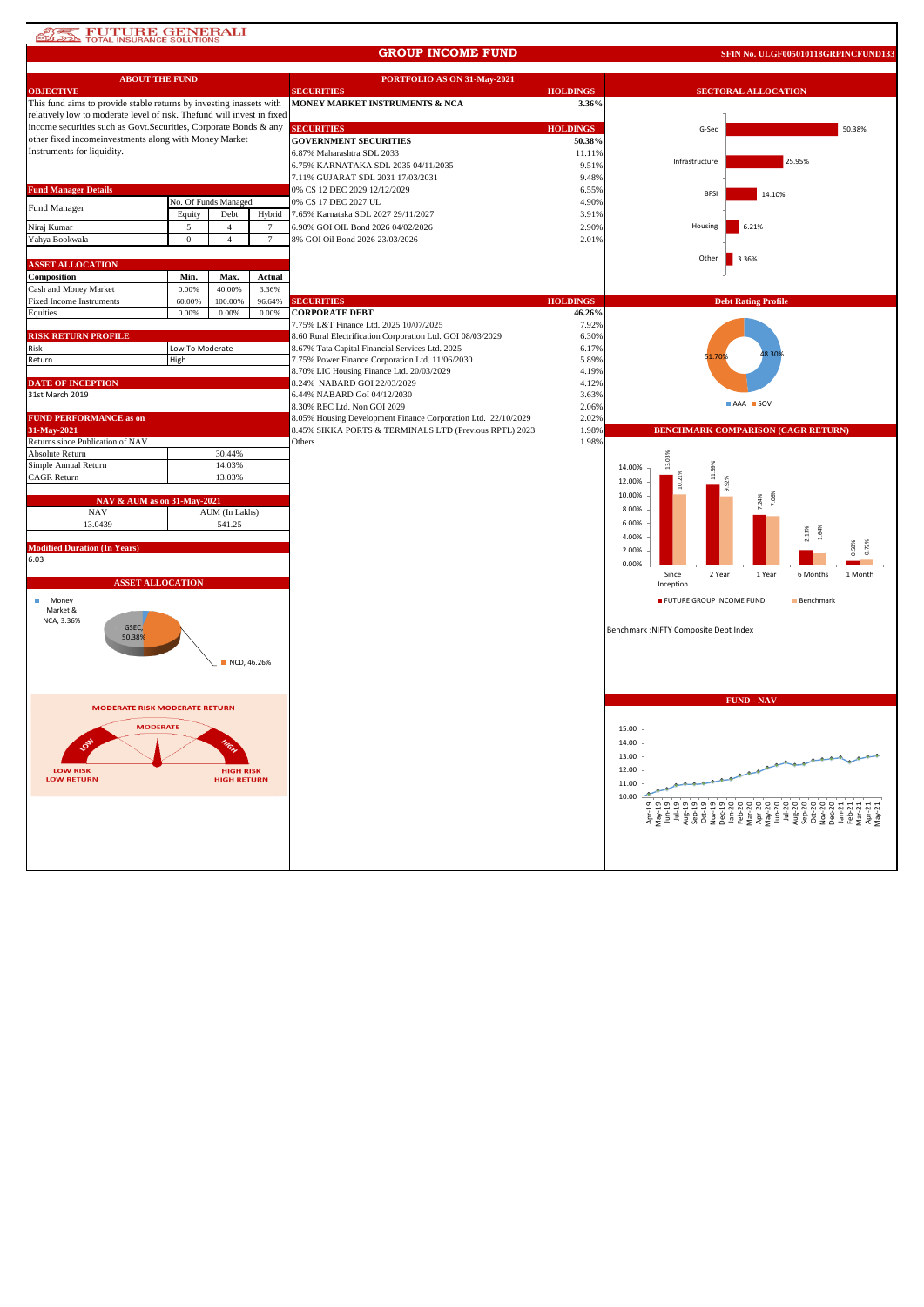## **ATE FUTURE GENERALI**

#### **FUTURE GROUP SECURE FUND**

**SFIN No. ULGF007010118GRPSECFUND133**

| <b>ABOUT THE FUND</b>                                                                                                                        |                          |                      |                    | PORTFOLIO AS ON 31-May-2021                                        |                 |                                                               |  |  |
|----------------------------------------------------------------------------------------------------------------------------------------------|--------------------------|----------------------|--------------------|--------------------------------------------------------------------|-----------------|---------------------------------------------------------------|--|--|
| <b>OBJECTIVE</b>                                                                                                                             |                          |                      |                    | <b>SECURITIES</b>                                                  | <b>HOLDINGS</b> | <b>SECTORAL ALLOCATION</b>                                    |  |  |
| This fund aims to provide progressive returns compared to fixed income                                                                       |                          |                      |                    | MONEY MARKET INSTRUMENTS & NCA                                     | 2.40%           |                                                               |  |  |
| instruments by taking a low exposure to highrisk assets like equity. Fund                                                                    |                          |                      |                    |                                                                    |                 | G-Sec<br>34.32%                                               |  |  |
| aims to provide stable returndue to high exposure to Fixed Income<br>instruments whilegenerating additional return through small exposure to |                          |                      |                    | <b>SECURITIES</b>                                                  | <b>HOLDINGS</b> | Infrastructure<br>26.33%                                      |  |  |
|                                                                                                                                              |                          |                      |                    | <b>GOVERNMENT SECURITIES</b>                                       | 34.32%          | 18.45%<br><b>BFS</b>                                          |  |  |
| equity.                                                                                                                                      |                          |                      |                    | 6.75% KARNATAKA SDL 2035 04/11/2035                                | 8.209           | 7.99%                                                         |  |  |
|                                                                                                                                              |                          |                      |                    | 6.87% Maharashtra SDL 2033                                         | 5.93%           | Housing                                                       |  |  |
| <b>Fund Manager Details</b>                                                                                                                  |                          |                      |                    | 7.11% GUJARAT SDL 2031 17/03/2031                                  | 5.83%           | Computer Programming<br>2.13%                                 |  |  |
| Fund Manager                                                                                                                                 |                          | No. Of Funds Managed |                    | 6.87% Maharashtra SDL 2033 19 May                                  | 4.87%           | <b>Basic Metals</b><br>■ 1.23%                                |  |  |
|                                                                                                                                              | Debt<br>Hybrid<br>Equity |                      |                    | 0% CS 12 DEC 2029 12/12/2029                                       | 2.58%           | Coke & Refined Petroleum<br>1.13%                             |  |  |
| Niraj Kumar                                                                                                                                  | 5                        | $\overline{4}$       | $\tau$             | 8% GOI Oil Bond 2026 23/03/2026                                    | 2.19%           | Non-metallic Minerals<br>0.56%                                |  |  |
| Srijan Sinha                                                                                                                                 | $\overline{5}$           | $\mathbf{0}$         | $\tau$             | 6.53% TAMIL NADU SDL 2031                                          | 1.75%           |                                                               |  |  |
| Yahya Bookwala                                                                                                                               | $\overline{0}$           | $\overline{4}$       | $7\phantom{.0}$    | 8.15% Tamil Nadu SDL 2025 13/11/2025                               | 1.04%           | <b>Chemical Products</b><br>0.51%                             |  |  |
|                                                                                                                                              |                          |                      |                    | 6.90% GOI OIL Bond 2026 04/02/2026                                 | 0.99%           | <b>Civil Engineering</b><br>0.46%                             |  |  |
| <b>ASSET ALLOCATION</b>                                                                                                                      |                          |                      |                    | 0% CS 17 DEC 2027 UL                                               | 0.94%           | Other<br>$- 6.89%$                                            |  |  |
| Composition                                                                                                                                  | Min.                     | Max.                 | Actual             |                                                                    |                 |                                                               |  |  |
| Cash and Money Market                                                                                                                        | 0.00%                    | 40.00%               | 2.40%              |                                                                    |                 |                                                               |  |  |
| <b>Fixed Income Instruments</b>                                                                                                              | 60.00%                   | 100.00%              | 79.23%             | <b>SECURITIES</b>                                                  | <b>HOLDINGS</b> | <b>Debt Rating Profile</b>                                    |  |  |
| Equities                                                                                                                                     | 0.00%                    | 20.00%               | 18.37%             | <b>CORPORATE DEBT</b>                                              | 44.91%          |                                                               |  |  |
|                                                                                                                                              |                          |                      |                    | 8.24% NABARD GOI 22/03/2029                                        | 6.86%           |                                                               |  |  |
| <b>RISK RETURN PROFILE</b>                                                                                                                   |                          |                      |                    | 8.70% LIC Housing Finance Ltd. 20/03/2029                          | 6.18%           |                                                               |  |  |
| Risk                                                                                                                                         |                          | Low To Moderate      |                    | 7.75% L&T Finance Ltd. 2025 10/07/2025                             | 6.09%           | ■ 43.28%<br>56.72%                                            |  |  |
| Return                                                                                                                                       |                          | High                 |                    | 8.60 Rural Electrification Corporation Ltd. GOI 08/03/2029         | 5.92%           |                                                               |  |  |
|                                                                                                                                              |                          |                      |                    | 8.67% Tata Capital Financial Services Ltd. 2025                    | 3.95%           |                                                               |  |  |
| <b>DATE OF INCEPTION</b>                                                                                                                     |                          |                      |                    | 7.75% Power Finance Corporation Ltd. 11/06/2030                    | 3.02%           |                                                               |  |  |
| 19th December 2018                                                                                                                           |                          |                      |                    | 8.85% HDB Financial Services Ltd. Sub debt 07/06/2029              | 2.44%           |                                                               |  |  |
|                                                                                                                                              |                          |                      |                    | 7.95% Sikka Ports & Terminals Ltd. (Previous RPTL) 2026 28/10/2026 | 2.03%           | AAA SOV                                                       |  |  |
| <b>FUND PERFORMANCE as on</b>                                                                                                                |                          |                      |                    | 6.44% NABARD Gol 04/12/2030                                        | 1.86%           |                                                               |  |  |
| 31-May-2021                                                                                                                                  |                          |                      |                    | 8.05% Housing Development Finance Corporation Ltd. 22/10/2029      | 1.81%           | <b>BENCHMARK COMPARISON (CAGR RETURN)</b>                     |  |  |
| Returns since Publication of NAV                                                                                                             |                          |                      |                    | Others                                                             | 4.75%           |                                                               |  |  |
| <b>Absolute Return</b>                                                                                                                       |                          | 47.04%               |                    |                                                                    |                 |                                                               |  |  |
| 19.20%<br>Simple Annual Return                                                                                                               |                          |                      |                    |                                                                    |                 | 20.00%<br>$\frac{8}{16}$                                      |  |  |
| <b>CAGR Return</b>                                                                                                                           |                          | 17.05%               |                    |                                                                    |                 | 18.00%<br>16.00%                                              |  |  |
|                                                                                                                                              |                          |                      |                    |                                                                    |                 | 14.00%                                                        |  |  |
| NAV & AUM as on 31-May-2021                                                                                                                  |                          |                      |                    | <b>SECURITIES</b>                                                  | <b>HOLDINGS</b> | 12.00%                                                        |  |  |
| <b>NAV</b>                                                                                                                                   |                          |                      | AUM (In Lakhs)     | <b>EQUITY</b>                                                      | 18.37%          | 10.00%<br>6.12%<br>4.33%                                      |  |  |
| 14.7039                                                                                                                                      |                          |                      | 4,224.69           | POWERGRID Infrastructure Investment Trust                          | 1.64%           | 8.00%<br>6.00%                                                |  |  |
|                                                                                                                                              |                          |                      |                    | Infosys Technologies Ltd.                                          | 0.98%           | 4.00%                                                         |  |  |
| <b>Modified Duration (In Years)</b><br>6.06                                                                                                  |                          |                      |                    | Reliance ETF Bank BeES                                             | 0.98%           | 2.00%                                                         |  |  |
|                                                                                                                                              |                          |                      |                    | Kotak Mahindra MF - Kotak Banking ETF<br>Bharti Airtel Ltd.        | 0.96%<br>0.91%  | 0.00%                                                         |  |  |
|                                                                                                                                              | <b>ASSET ALLOCATION</b>  |                      |                    | HDFC Ltd.                                                          | 0.91%           | Since<br>2 Year<br>1 Year<br>6 Months<br>1 Month<br>Inception |  |  |
|                                                                                                                                              |                          |                      |                    | ICICI Bank Ltd.                                                    | 0.88%           |                                                               |  |  |
|                                                                                                                                              |                          | Money Market         |                    | TATA Consultancy Services Ltd.                                     | 0.72%           | FUTURE GROUP SECURE FUND<br>Benchmark                         |  |  |
| EQU, 18.37%                                                                                                                                  |                          |                      | & NCA, 2.40%       | HDFC Bank Ltd.                                                     | 0.66%           |                                                               |  |  |
|                                                                                                                                              |                          |                      |                    | Tata Steel Ltd.                                                    | 0.56%           | Benchmark :NIFTY Composite Debt Index+ Nifty 50               |  |  |
|                                                                                                                                              |                          |                      | GSEC, 34.32%       | Reliance Industries Ltd.                                           | 0.52%           |                                                               |  |  |
|                                                                                                                                              |                          |                      |                    | Kotak Mahindra Bank Ltd.                                           | 0.49%           |                                                               |  |  |
| NCD, 44.91%                                                                                                                                  |                          |                      |                    | Larsen & Toubro Ltd.                                               | 0.46%           |                                                               |  |  |
|                                                                                                                                              |                          |                      |                    | Hindustan Unilever Ltd.                                            | 0.38%           |                                                               |  |  |
|                                                                                                                                              |                          |                      |                    | Reliance Industries Ltd. Right Issue Partly Paid                   | 0.37%           |                                                               |  |  |
|                                                                                                                                              |                          |                      |                    | ITC Ltd.                                                           | 0.319           | <b>FUND - NAV</b>                                             |  |  |
| <b>MODERATE RISK MODERATE RETURN</b>                                                                                                         |                          |                      |                    | Bajaj Finance Ltd.                                                 | 0.31%           |                                                               |  |  |
|                                                                                                                                              | <b>MODERATE</b>          |                      |                    | RBL Bank Ltd.                                                      | 0.27%           | 15.00                                                         |  |  |
|                                                                                                                                              |                          |                      |                    | <b>HCL Technologies Ltd.</b>                                       | 0.26%           | 14.00                                                         |  |  |
|                                                                                                                                              |                          |                      |                    | JINDAL STEEL & POWER Ltd.                                          | 0.24%           | 13.00                                                         |  |  |
|                                                                                                                                              |                          |                      |                    | Bharat Petroleum Corporation Ltd.                                  | 0.23%           | 12.00                                                         |  |  |
| <b>LOW RISK</b>                                                                                                                              |                          |                      | <b>HIGH RISK</b>   | City Union Bank Ltd.                                               | 0.21%           |                                                               |  |  |
| <b>LOW RETURN</b>                                                                                                                            |                          |                      | <b>HIGH RETURN</b> | Mahindra & Mahindra Financial Services Ltd.                        | 0.20%           | 11.00                                                         |  |  |
|                                                                                                                                              |                          |                      |                    | Adani Ports & Special Economic Zone Ltd.                           | 0.19%           | 10.00                                                         |  |  |
|                                                                                                                                              |                          |                      |                    | Oil & Natural Gas Corporation Ltd.                                 | 0.18%           |                                                               |  |  |
|                                                                                                                                              |                          |                      |                    | Others                                                             | 4.56%           |                                                               |  |  |
|                                                                                                                                              |                          |                      |                    |                                                                    |                 |                                                               |  |  |
|                                                                                                                                              |                          |                      |                    |                                                                    |                 |                                                               |  |  |
|                                                                                                                                              |                          |                      |                    |                                                                    |                 |                                                               |  |  |